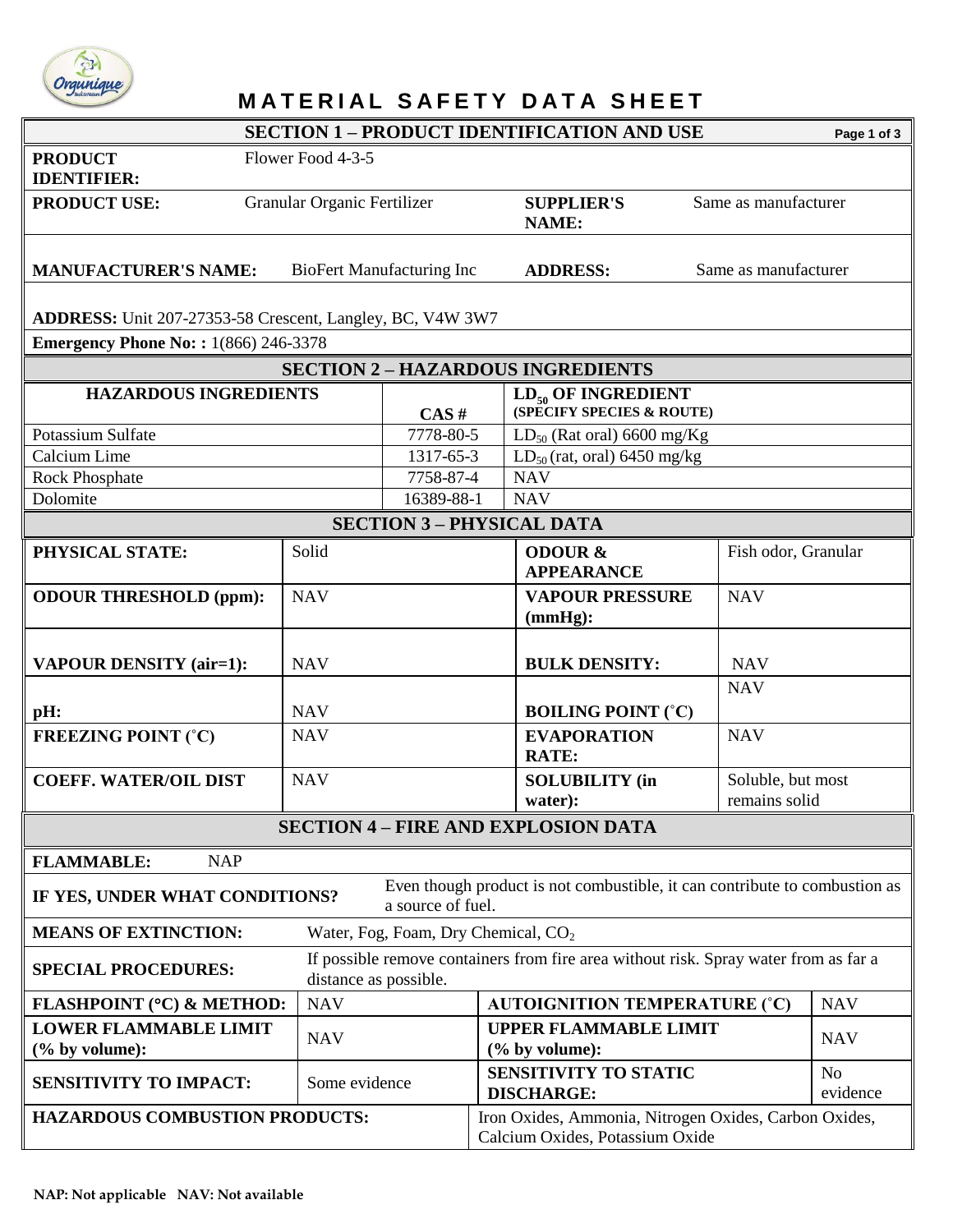| <b>MATERIAL SAFETY DATA SHEET</b><br>Page 2 of 3                                                                                                                                                                                                                                                                                                         |                                                                                                               |                                                                                                      |                                                                                                                            |                                                                                                                                                                                               |                               |                                                             |  |                    |                                       |                                                                                   |           |  |
|----------------------------------------------------------------------------------------------------------------------------------------------------------------------------------------------------------------------------------------------------------------------------------------------------------------------------------------------------------|---------------------------------------------------------------------------------------------------------------|------------------------------------------------------------------------------------------------------|----------------------------------------------------------------------------------------------------------------------------|-----------------------------------------------------------------------------------------------------------------------------------------------------------------------------------------------|-------------------------------|-------------------------------------------------------------|--|--------------------|---------------------------------------|-----------------------------------------------------------------------------------|-----------|--|
| <b>SECTION 5 - REACTIVITY DATA</b>                                                                                                                                                                                                                                                                                                                       |                                                                                                               |                                                                                                      |                                                                                                                            |                                                                                                                                                                                               |                               |                                                             |  |                    |                                       |                                                                                   |           |  |
| <b>CHEMICAL STABILITY:</b>                                                                                                                                                                                                                                                                                                                               |                                                                                                               | Stable at room temperature in closed containers and under normal storage and handling<br>conditions. |                                                                                                                            |                                                                                                                                                                                               |                               |                                                             |  |                    |                                       |                                                                                   |           |  |
| <b>INCOMPATIBILITY:</b>                                                                                                                                                                                                                                                                                                                                  |                                                                                                               |                                                                                                      |                                                                                                                            | Oxidizable substances, ammonia,<br>hydrazine, reducing agents, strong acids<br>and bases, alkyl esters.                                                                                       |                               |                                                             |  |                    | <b>CORROSIVE</b><br><b>BEHAVIOUR:</b> |                                                                                   | Corrosive |  |
| <b>REACTIVITY AND UNDER WHAT</b><br>Keep away from ignition sources, shock, water/moisture, heat and<br><b>CONDITIONS:</b><br>incompatible materials.                                                                                                                                                                                                    |                                                                                                               |                                                                                                      |                                                                                                                            |                                                                                                                                                                                               |                               |                                                             |  |                    |                                       |                                                                                   |           |  |
| <b>HAZARDOUS DECOMPOSITION</b><br>Please see Hazardous combustion products.<br><b>PRODUCTS:</b>                                                                                                                                                                                                                                                          |                                                                                                               |                                                                                                      |                                                                                                                            |                                                                                                                                                                                               |                               |                                                             |  |                    |                                       |                                                                                   |           |  |
| <b>SECTION 6 - TOXICOLOGICAL PROPERTIES</b>                                                                                                                                                                                                                                                                                                              |                                                                                                               |                                                                                                      |                                                                                                                            |                                                                                                                                                                                               |                               |                                                             |  |                    |                                       |                                                                                   |           |  |
| <b>ROUTES OF ENTRY:</b>                                                                                                                                                                                                                                                                                                                                  |                                                                                                               |                                                                                                      |                                                                                                                            |                                                                                                                                                                                               |                               |                                                             |  |                    |                                       |                                                                                   |           |  |
| <b>SKIN CONTACT:</b>                                                                                                                                                                                                                                                                                                                                     | Yes                                                                                                           | <b>SKIN</b>                                                                                          | <b>ABSORPTION:</b>                                                                                                         | Yes                                                                                                                                                                                           | <b>EYE</b><br><b>CONTACT:</b> | Yes                                                         |  | <b>INHALATION:</b> | Yes                                   | <b>INGESTION:</b>                                                                 | Yes       |  |
| <b>EFFECTS OF ACUTE EXPOSURE TO PRODUCT:</b>                                                                                                                                                                                                                                                                                                             |                                                                                                               |                                                                                                      |                                                                                                                            |                                                                                                                                                                                               |                               |                                                             |  |                    |                                       |                                                                                   |           |  |
| <b>INGESTION:</b><br>Ingestion of large amounts may cause gastrointestinal irritation characterized by abdominal cramps,<br>nausea and vomiting. Ingestion may also cause headaches, laboured breathing, confusion and<br>dizziness.                                                                                                                     |                                                                                                               |                                                                                                      |                                                                                                                            |                                                                                                                                                                                               |                               |                                                             |  |                    |                                       |                                                                                   |           |  |
| <b>INHALATION:</b>                                                                                                                                                                                                                                                                                                                                       | Repeated exposure to this product can cause respiratory track irritation. Can cause acute pulmonary<br>edema. |                                                                                                      |                                                                                                                            |                                                                                                                                                                                               |                               |                                                             |  |                    |                                       |                                                                                   |           |  |
| <b>EYE CONTACT:</b>                                                                                                                                                                                                                                                                                                                                      | Can cause eye irritation.                                                                                     |                                                                                                      |                                                                                                                            |                                                                                                                                                                                               |                               |                                                             |  |                    |                                       |                                                                                   |           |  |
| <b>SKIN CONTACT:</b>                                                                                                                                                                                                                                                                                                                                     |                                                                                                               |                                                                                                      | Contact with skin may cause skin irritation.                                                                               |                                                                                                                                                                                               |                               |                                                             |  |                    |                                       |                                                                                   |           |  |
| <b>EFFECTS OF CHRONIC EXPOSURE: NAV</b>                                                                                                                                                                                                                                                                                                                  |                                                                                                               |                                                                                                      |                                                                                                                            |                                                                                                                                                                                               |                               |                                                             |  |                    |                                       |                                                                                   |           |  |
| <b>CARCINOGENICITY:</b>                                                                                                                                                                                                                                                                                                                                  |                                                                                                               | No evidence                                                                                          | <b>MUTAGENICITY:</b>                                                                                                       |                                                                                                                                                                                               |                               | No evidence                                                 |  |                    |                                       |                                                                                   |           |  |
|                                                                                                                                                                                                                                                                                                                                                          | <b>REPRODUCTIVE HAZARD:</b>                                                                                   |                                                                                                      | No evidence                                                                                                                |                                                                                                                                                                                               | <b>TERATOGENICITY:</b>        |                                                             |  | No evidence        |                                       |                                                                                   |           |  |
| <b>IRRITANCY:</b>                                                                                                                                                                                                                                                                                                                                        |                                                                                                               | Mild irritancy                                                                                       | <b>SENSITIZATION:</b>                                                                                                      |                                                                                                                                                                                               |                               | Possible skin reddening if not washed<br>off affected area. |  |                    |                                       |                                                                                   |           |  |
| <b>SYNERGISTIC PRODUCTS:</b>                                                                                                                                                                                                                                                                                                                             |                                                                                                               |                                                                                                      | <b>NAV</b>                                                                                                                 |                                                                                                                                                                                               |                               |                                                             |  |                    |                                       |                                                                                   |           |  |
| <b>SECTION 7 - PREVENTIVE MEASURES</b>                                                                                                                                                                                                                                                                                                                   |                                                                                                               |                                                                                                      |                                                                                                                            |                                                                                                                                                                                               |                               |                                                             |  |                    |                                       |                                                                                   |           |  |
| PERSONAL PROTECTIVE<br>Hands wear: Water resistant rubber type gloves (latex, nitrile, PVC).<br><b>EQUIPMENT:</b><br>Respirator: Wear-NIOSH approved dust filter cartridge to remove dust where<br>dust is visually airborne,<br>Eye: Wear goggles, Foot-wear work boot/rubber boots,<br>Clothing: Long sleeve and pants - no special clothing required. |                                                                                                               |                                                                                                      |                                                                                                                            |                                                                                                                                                                                               |                               |                                                             |  |                    |                                       |                                                                                   |           |  |
| <b>ENGINEERING CONTROLS:</b><br>General mechanical ventilation is adequate.                                                                                                                                                                                                                                                                              |                                                                                                               |                                                                                                      |                                                                                                                            |                                                                                                                                                                                               |                               |                                                             |  |                    |                                       |                                                                                   |           |  |
| Do not handle unless safety precaution have been read and understood, avoid eye<br><b>HANDLING PROCEDURES:</b><br>and skin contact. Avoid inhalation of dust. Do not puncture, drag or slide<br>container.                                                                                                                                               |                                                                                                               |                                                                                                      |                                                                                                                            |                                                                                                                                                                                               |                               |                                                             |  |                    |                                       |                                                                                   |           |  |
| <b>STORAGE REQUIREMENTS:</b>                                                                                                                                                                                                                                                                                                                             |                                                                                                               |                                                                                                      | Should be stored in its original containers in a cool dry location to minimize<br>product expansion and possible spillage. |                                                                                                                                                                                               |                               |                                                             |  |                    |                                       |                                                                                   |           |  |
| <b>LEAK AND SPILL PROCEDURE:</b>                                                                                                                                                                                                                                                                                                                         |                                                                                                               |                                                                                                      |                                                                                                                            | Cleanup personnel should wear personal protective equipment as necessary to<br>prevent skin/eye contact. Place into suitable container for reclamation or disposal.<br>Damp mop any residues. |                               |                                                             |  |                    |                                       |                                                                                   |           |  |
| <b>WASTE DISPOSAL:</b>                                                                                                                                                                                                                                                                                                                                   |                                                                                                               |                                                                                                      |                                                                                                                            | regulations.                                                                                                                                                                                  |                               |                                                             |  |                    |                                       | Dispose of insalvagable waste as required by applicable federal, state, and local |           |  |